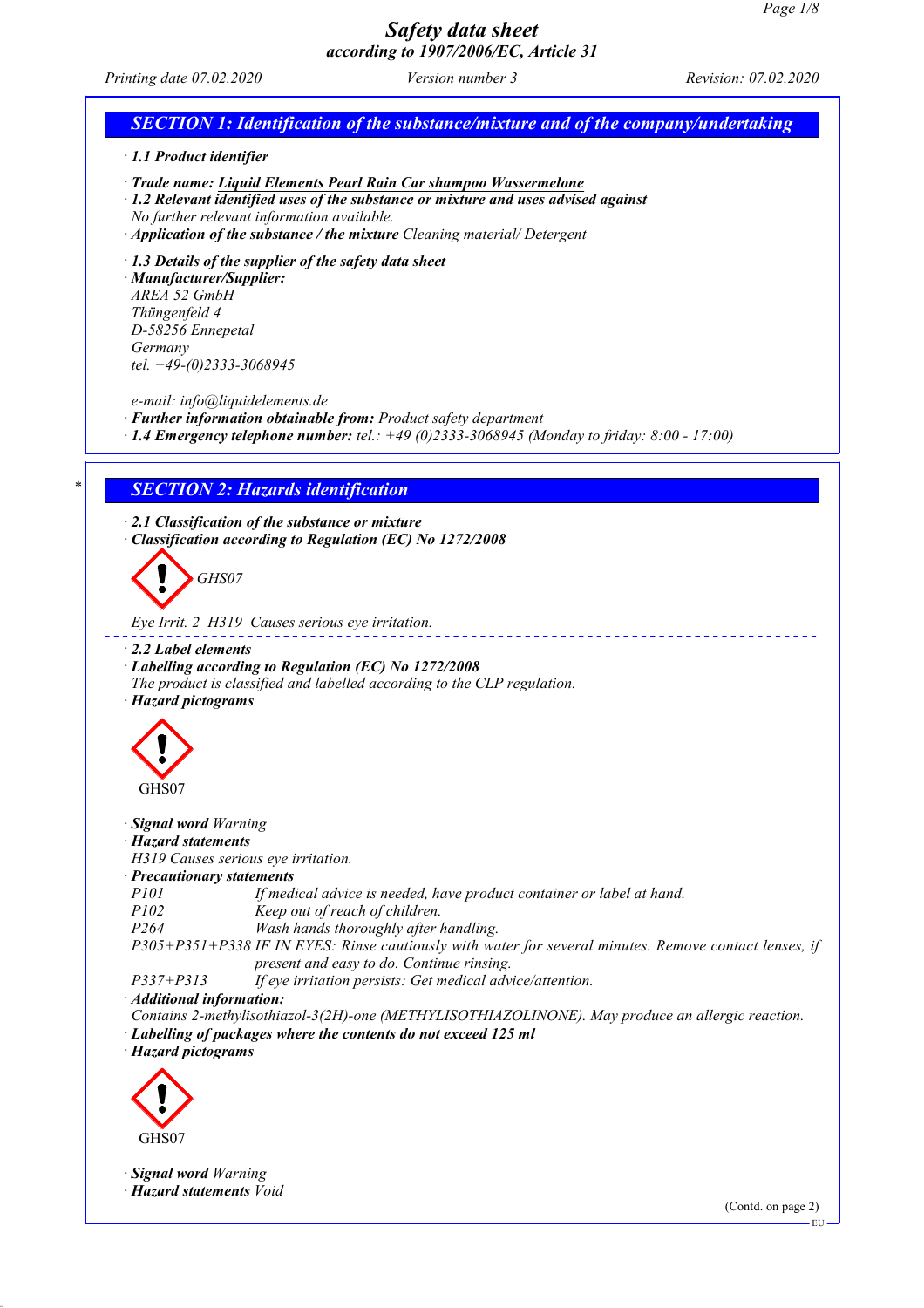*Printing date 07.02.2020 Version number 3 Revision: 07.02.2020*

#### *Trade name: Liquid Elements Pearl Rain Car shampoo Wassermelone*

(Contd. of page 1)

*· Precautionary statements*

*P101 If medical advice is needed, have product container or label at hand.*

*P102 Keep out of reach of children.*

*· Additional information*

*Contains 2-Methyl-2H-isothiazol-3-on (METHYLISOTHIAZOLINONE). May produce an allergic reaction.*

*· 2.3 Other hazards*

*· Results of PBT and vPvB assessment*

*· PBT:*

*The product does not contain any PBT (PBT: persistent, bioaccumulative, toxic) substance or does not fulfil criteria for PBT according to annex XIII of regulation (EC) 1907/2006 (< 0,1 %).*

*· vPvB:*

*The product does not contain any vPvB (vPvB: very persistent, very bioaccumulative) substance or does not fulfil criteria for vPvB according to annex XIII of regulation (EC) 1907/2006 (< 0,1 %).*

### *\* SECTION 3: Composition/information on ingredients*

#### *· 3.2 Mixtures*

*· Description: Cleansing agent*

| · Dangerous components:                                                                          |                                                                                                                                                                                                                                                                                                                               |             |        |
|--------------------------------------------------------------------------------------------------|-------------------------------------------------------------------------------------------------------------------------------------------------------------------------------------------------------------------------------------------------------------------------------------------------------------------------------|-------------|--------|
| $CAS: 147170-44-3$<br>EC number: 931-333-8<br>Reg.nr.: 01-2119489410-39                          | 1-Propanaminium, 3-amino-N-(carboxymethyl)-N,N-<br>dimethyl-, $N-(C8-18$ and $C18$ -unsatd. acyl) derivs., inner<br>salts<br>$\diamondsuit$ Eye Dam. 1, H318<br>Áquatic Chronic 3, H412                                                                                                                                       | $1 - 5\%$   |        |
| CAS: 68891-38-3<br>$NLP: 500-234-8$<br>Reg.nr.: 01-2119488639-16                                 | Alcohols, C12-14, ethoxylated, sulfates, sodium salts<br>$\Leftrightarrow$ Eye Dam. 1, H318<br>$\diamond$ Skin Irrit. 2, H315<br>Áquatic Chronic 3, H412                                                                                                                                                                      | $1 - 5\%$   |        |
| $CAS: 56-81-5$<br>EINECS: 200-289-5<br>Reg.nr.: 01-2119471987-18                                 | glycerol                                                                                                                                                                                                                                                                                                                      | $1 - 2.5\%$ |        |
| $CAS: 2682-20-4$<br>EINECS: 220-239-6<br>Index number: 613-326-00-9<br>Reg.nr.: 01-2120764690-50 | 2 - m e t h y l i s o t h i a z o l - 3 (2 H) - o n e 0.00015-<0.0015%<br>(METHYLISOTHIAZOLINONE)<br>Acute Tox. 3, H301; Acute Tox. 3, H311; Acute Tox.<br>2. H330<br>Skin Corr. 1B, H314; Eye Dam. 1, H318<br>$\bigotimes$ Aquatic Acute 1, H400 (M=10); Aquatic Chronic 1,<br>$H410(M=1)$<br>$\diamond$ Skin Sens. 1A, H317 |             |        |
|                                                                                                  | Regulation (EC) No 648/2004 on detergents / Labelling for contents                                                                                                                                                                                                                                                            |             |        |
|                                                                                                  | amphoteric surfactants, anionic surfactants, non-ionic surfactants                                                                                                                                                                                                                                                            |             | $<$ 5% |
| DIPROPYLENEDIAMINE)                                                                              | perfumes, preservation agents (PHENOXYETHANOL, BUTYLBENZISOTHIAZOLINONE,<br>BENZISOTHIAZOLINONE, METHYLISOTHIAZOLINONE, LAURYLAMINE                                                                                                                                                                                           |             |        |

*· Additional information: For the wording of the listed hazard phrases refer to section 16.*

### *SECTION 4: First aid measures*

*· 4.1 Description of first aid measures*

*· General information: If symptoms persist consult doctor.*

*· After inhalation: Fresh air. If pain persists, get medical attention.*

*· After skin contact:*

*Immediately wash with water and soap and rinse thoroughly.*

*If skin irritation continues, consult a doctor.*

(Contd. on page 3)

EU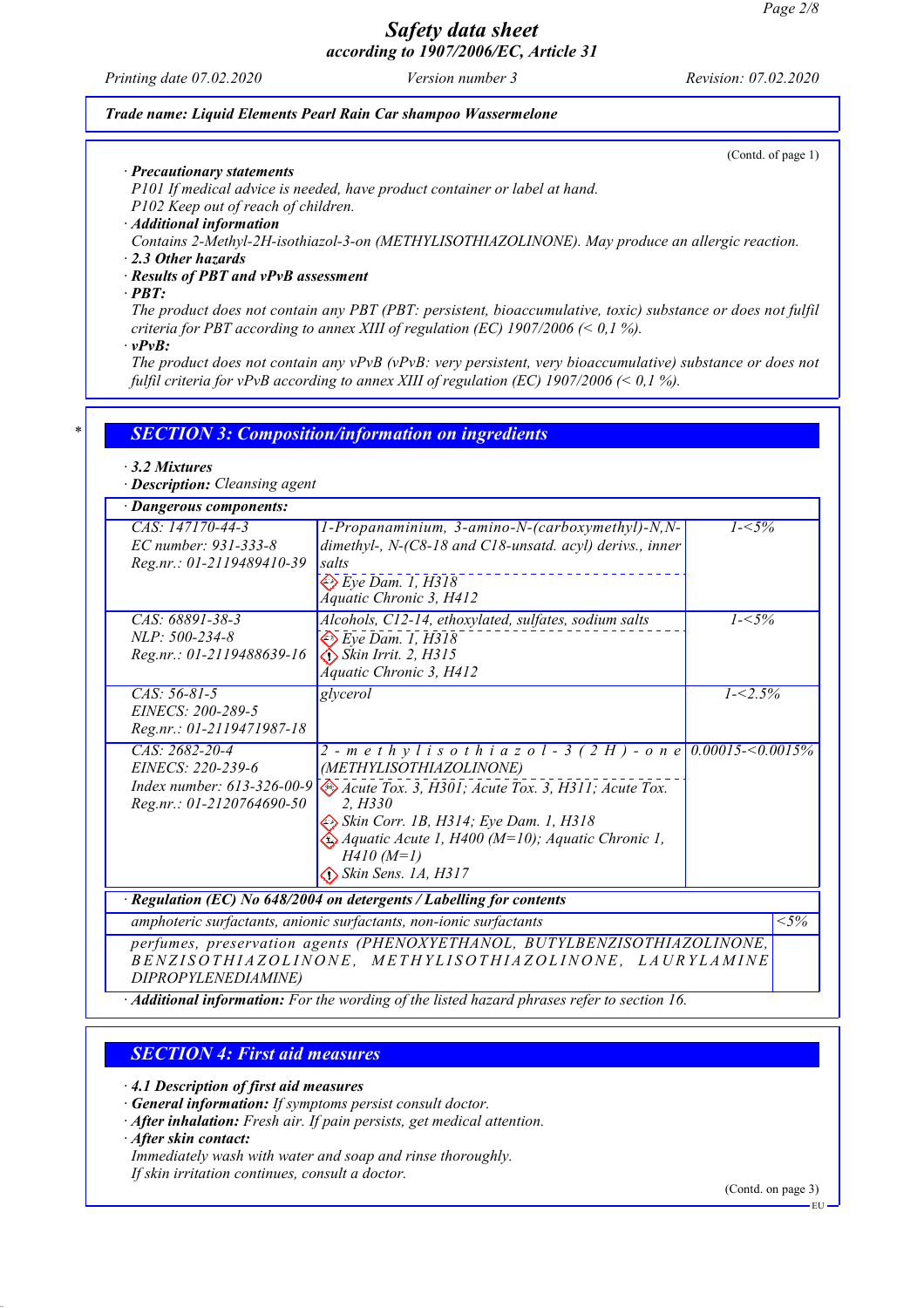*Printing date 07.02.2020 Version number 3 Revision: 07.02.2020*

#### *Trade name: Liquid Elements Pearl Rain Car shampoo Wassermelone*

(Contd. of page 2)

*· After eye contact:*

*Immediately flush eyes with plenty of water with lids lifted. If symptons persist, seek medical advice.*

*· After swallowing:*

*Rinse out mouth and drink plenty of water.*

- *Do not induce vomiting; call for medical help immediately. · 4.2 Most important symptoms and effects, both acute and delayed No further relevant information available.*
- *· 4.3 Indication of any immediate medical attention and special treatment needed*

*No further relevant information available.*

### *SECTION 5: Firefighting measures*

- *· 5.1 Extinguishing media*
- *· Suitable extinguishing agents:*
- *CO2, powder or water spray. Fight larger fires with water spray or alcohol resistant foam. Use fire extinguishing methods suitable to surrounding conditions.*
- *· For safety reasons unsuitable extinguishing agents: Full water jet*
- *· 5.2 Special hazards arising from the substance or mixture In case of fire, the following can be released: Carbon monoxide (CO)*
- *· 5.3 Advice for firefighters*
- *· Protective equipment:*

*Do not inhale explosion gases or combustion gases.*

*Mouth respiratory protective device.*

*· Additional information*

*Dispose of fire debris and contaminated fire fighting water in accordance with official regulations.*

### *SECTION 6: Accidental release measures*

*· 6.1 Personal precautions, protective equipment and emergency procedures Wear protective clothing.*

*Product forms slippery surface when combined with water.*

- *· 6.2 Environmental precautions:*
- *Do not allow to enter sewers/ surface or ground water.*

*Inform respective authorities in case of seepage into water course or sewage system.*

- *· 6.3 Methods and material for containment and cleaning up:*
- *Absorb with liquid-binding material (sand, diatomite, acid binders, universal binders, sawdust). Dispose contaminated material as waste according to item 13.*
- *· 6.4 Reference to other sections*
- *No dangerous substances are released.*

*See Section 7 for information on safe handling.*

- *See Section 8 for information on personal protection equipment.*
- *See Section 13 for disposal information.*

## *SECTION 7: Handling and storage*

- *· 7.1 Precautions for safe handling*
- *Observe the usual precautionary measures for handling chemicals.*

*Avoid contact with eyes.*

*· Information about fire - and explosion protection: The product is not flammable.*

*· 7.2 Conditions for safe storage, including any incompatibilities*

*· Storage:*

- *· Requirements to be met by storerooms and receptacles: No special requirements.*
- *· Information about storage in one common storage facility: Not required.*
- *· Further information about storage conditions: Protect from frost.*

(Contd. on page 4)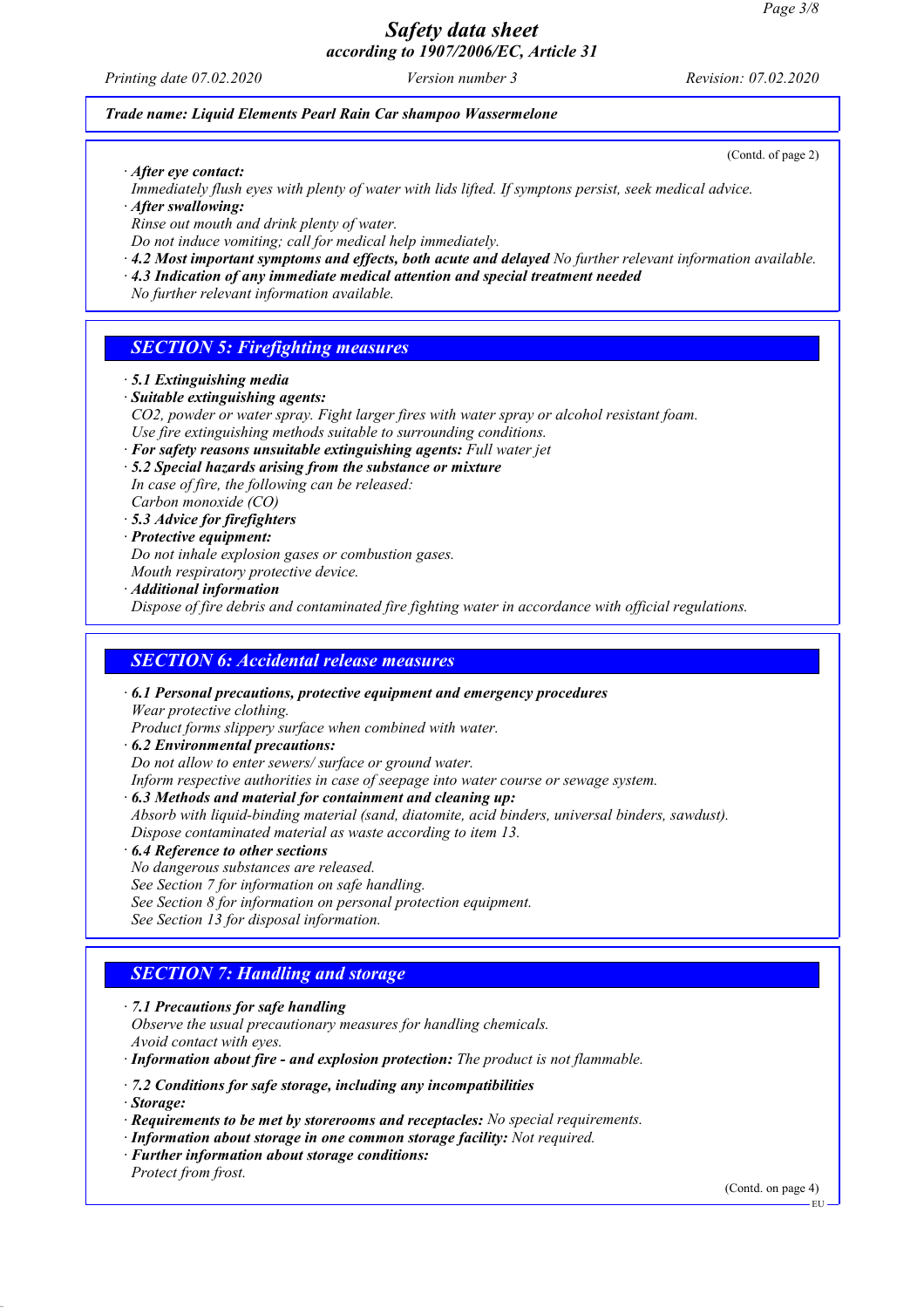*Printing date 07.02.2020 Version number 3 Revision: 07.02.2020*

#### *Trade name: Liquid Elements Pearl Rain Car shampoo Wassermelone*

(Contd. of page 3)

*Store in dry conditions at 10 - 25 °C.*

*· Storage class: 10 - 13 (Germany)*

*· 7.3 Specific end use(s) No further relevant information available.*

#### *SECTION 8: Exposure controls/personal protection*

*· Additional information about design of technical facilities: No further data; see item 7.*

#### *· 8.1 Control parameters*

*· Ingredients with limit values that require monitoring at the workplace:*

*The product does not contain any relevant quantities of materials with critical values that have to be monitored at the workplace.*

*· Additional information: The lists valid during the making were used as basis.*

#### *· 8.2 Exposure controls*

- *· Personal protective equipment:*
- *· General protective and hygienic measures:*
- *Avoid contact with the eyes.*

*Avoid close or long term contact with the skin.*

*Wash hands before breaks and at the end of work.*

- *· Respiratory protection: Not required.*
- *· Protection of hands:*
- *Alkaline resistant gloves*

*Selection of the glove material on consideration of the penetration times, rates of diffusion and the degradation*

*Protective gloves according EN 374.*

*Check the permeability prior to each anewed use of the glove.*

*· Material of gloves*

*Butyl rubber, BR*

*Recommended thickness of the material:* ≥ *0.5 mm*

*Penetration time:* ≥ *480 minutes (Permeation according to EN 374 Prt 3: Level 6)*

*The selection of the suitable gloves does not only depend on the material, but also on further marks of quality and varies from manufacturer to manufacturer. As the product is a preparation of several substances, the resistance of the glove material can not be calculated in advance and has therefore to be checked prior to the application.*

*· Penetration time of glove material*

*The exact break through time has to be found out by the manufacturer of the protective gloves and has to be observed.*

*The determined penetration times according to EN 16523-1:2015 are not performed under practical conditions. Therefore a maximum wearing time, which corresponds to 50% of the penetration time, is recommended.*

*· As protection from splashes gloves made of the following materials are suitable:*

*Nitrile rubber, NBR*

*Recommended thickness of the material:* ≥ *0.1 mm*

*Penetration time:* ≥ *30 minutes (Permeation according to EN 374 Part 3: Level 2)*

- *· Eye protection: Safety glasses*
- *· Body protection: Protective work clothing*

|                            | $\cdot$ 9.1 Information on basic physical and chemical properties |  |
|----------------------------|-------------------------------------------------------------------|--|
| <b>General Information</b> |                                                                   |  |
| $\cdot$ Appearance:        |                                                                   |  |
| Form:                      | Gel                                                               |  |
| Colour:                    | Red                                                               |  |
| $\cdot$ Odour:             | Characteristic                                                    |  |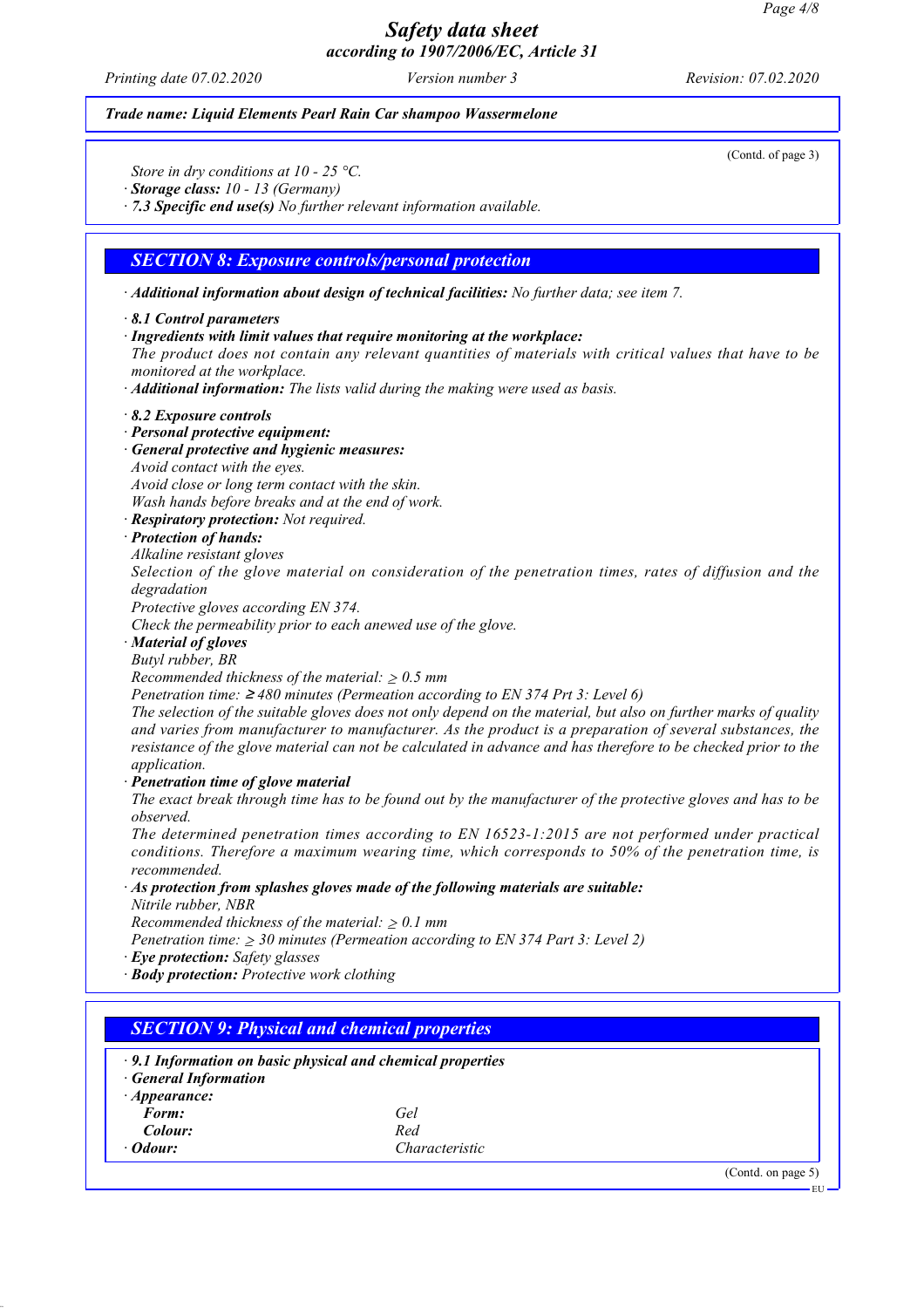*Printing date 07.02.2020 Version number 3 Revision: 07.02.2020*

#### *Trade name: Liquid Elements Pearl Rain Car shampoo Wassermelone*

|                                                                                                                    | (Contd. of page 4)                                                                     |
|--------------------------------------------------------------------------------------------------------------------|----------------------------------------------------------------------------------------|
| · Odour threshold:                                                                                                 | Not determined.                                                                        |
| $\cdot$ pH-value at 20 °C:                                                                                         | $5 - 8$                                                                                |
| · Change in condition<br>Melting point/freezing point:<br>Initial boiling point and boiling range: $100^{\circ}$ C | Not determined.                                                                        |
| · Flash point:                                                                                                     | >100 °C                                                                                |
| · Flammability (solid, gas):                                                                                       | Not applicable.                                                                        |
| · Decomposition temperature:                                                                                       | Not determined.                                                                        |
| · Auto-ignition temperature:                                                                                       | Product is not selfigniting.                                                           |
| · Explosive properties:                                                                                            | Product does not present an explosion hazard.                                          |
| · Explosion limits:<br>Lower:<br><b>Upper:</b><br>· Oxidising properties                                           | Not determined.<br>Not determined.<br>Not applicable.                                  |
| · Vapour pressure:                                                                                                 | Not determined.                                                                        |
| $\cdot$ Density at 20 °C:<br>$\cdot$ Relative density<br>· Vapour density<br>$\cdot$ Evaporation rate              | $\sim$ 1.00 g/cm <sup>3</sup><br>Not determined.<br>Not determined.<br>Not determined. |
| · Solubility in / Miscibility with<br>water:                                                                       | Fully miscible.                                                                        |
| · Partition coefficient: n-octanol/water:                                                                          | Not determined.                                                                        |
| · Viscosity:<br>Dynamic at $20^{\circ}$ C:                                                                         | $>$ 3000 mPas<br>Not determined.                                                       |
| Kinematic:                                                                                                         | Not determined.                                                                        |
| · Solvent content:                                                                                                 |                                                                                        |
| <b>Solids content:</b><br>$\cdot$ 9.2 Other information                                                            | $< 10\%$<br>No further relevant information available.                                 |

### *SECTION 10: Stability and reactivity*

- *· 10.1 Reactivity No further relevant information available.*
- *· 10.2 Chemical stability*
- *· Thermal decomposition / conditions to be avoided: No decomposition if used according to specifications.*
- *· 10.3 Possibility of hazardous reactions No dangerous reactions known.*
- *· 10.4 Conditions to avoid Protect from frost.*
- *· 10.5 Incompatible materials: No further relevant information available.*
- *· 10.6 Hazardous decomposition products: No dangerous decomposition products known.*

### *SECTION 11: Toxicological information*

- *· 11.1 Information on toxicological effects*
- *· Acute toxicity Based on available data, the classification criteria are not met.*

(Contd. on page 6)

EU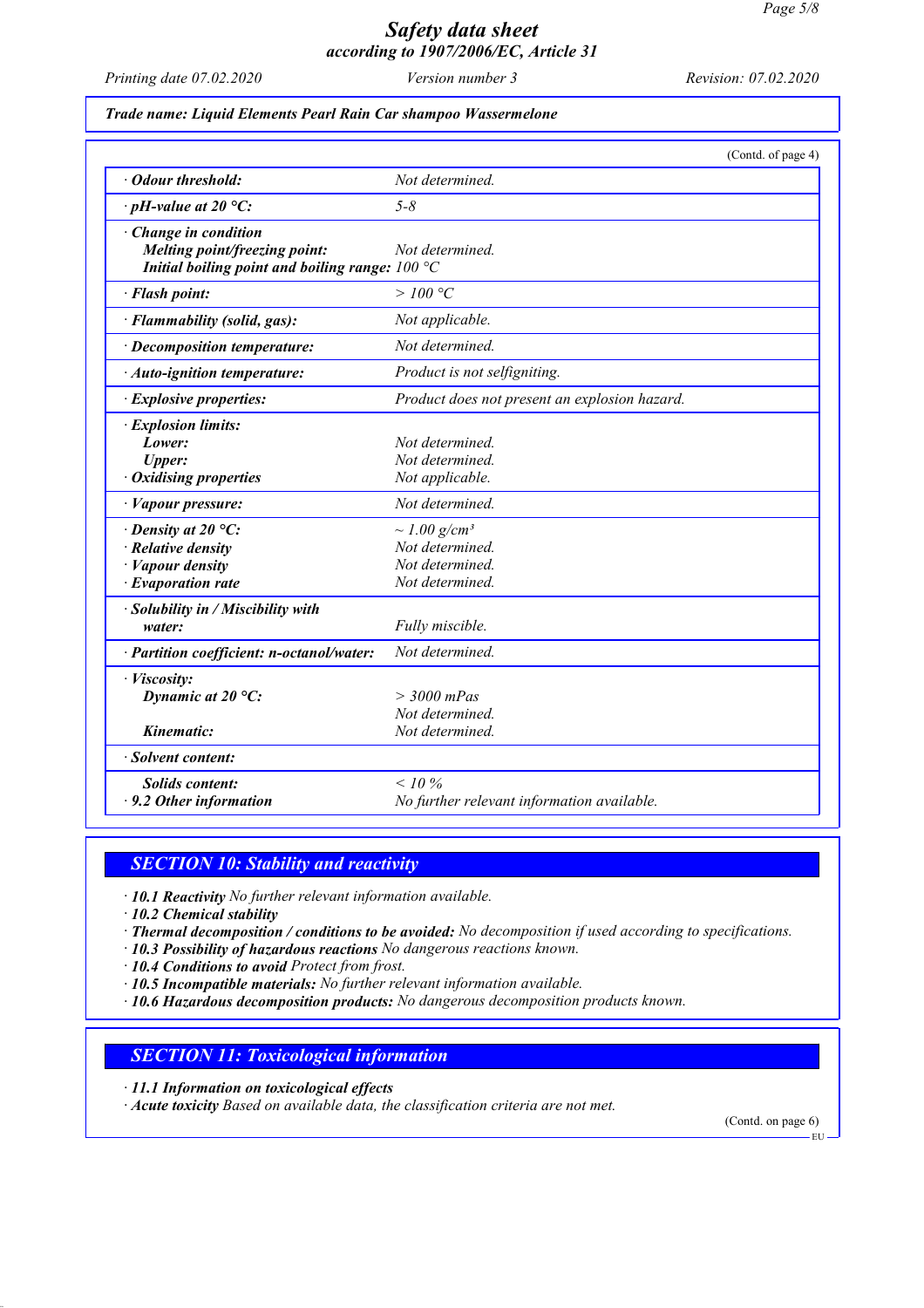*Printing date 07.02.2020 Version number 3 Revision: 07.02.2020*

*Trade name: Liquid Elements Pearl Rain Car shampoo Wassermelone*

|      | (Contd. of page 5)                                                                                                                                                                                                                                                                                                                                                                                                                                                                                                                                                                                                                                                   |
|------|----------------------------------------------------------------------------------------------------------------------------------------------------------------------------------------------------------------------------------------------------------------------------------------------------------------------------------------------------------------------------------------------------------------------------------------------------------------------------------------------------------------------------------------------------------------------------------------------------------------------------------------------------------------------|
|      | · LD/LC50 values relevant for classification:                                                                                                                                                                                                                                                                                                                                                                                                                                                                                                                                                                                                                        |
|      | 147170-44-3 1-Propanaminium, 3-amino-N-(carboxymethyl)-N,N-dimethyl-, N-(C8-18 and C18-unsatd.                                                                                                                                                                                                                                                                                                                                                                                                                                                                                                                                                                       |
|      | acyl) derivs., inner salts                                                                                                                                                                                                                                                                                                                                                                                                                                                                                                                                                                                                                                           |
| Oral | $ LDS0  > 5,000$ mg/kg (rat) (OECD 401)                                                                                                                                                                                                                                                                                                                                                                                                                                                                                                                                                                                                                              |
|      | Dermal $ LD50  > 2,000$ mg/kg (rat) (OECD 402)                                                                                                                                                                                                                                                                                                                                                                                                                                                                                                                                                                                                                       |
|      | 68891-38-3 Alcohols, C12-14, ethoxylated, sulfates, sodium salts                                                                                                                                                                                                                                                                                                                                                                                                                                                                                                                                                                                                     |
| Oral | $LD50$ 2,870 mg/kg (rat) (OECD 401)                                                                                                                                                                                                                                                                                                                                                                                                                                                                                                                                                                                                                                  |
|      | Dermal $ LD50  > 2,000$ mg/kg (rat) (OECD 402)                                                                                                                                                                                                                                                                                                                                                                                                                                                                                                                                                                                                                       |
|      | 56-81-5 glycerol                                                                                                                                                                                                                                                                                                                                                                                                                                                                                                                                                                                                                                                     |
| Oral | $LD50$ 12,600 mg/kg (rat)                                                                                                                                                                                                                                                                                                                                                                                                                                                                                                                                                                                                                                            |
|      | · Serious eye damage/irritation<br>Causes serious eye irritation.<br>· Respiratory or skin sensitisation Based on available data, the classification criteria are not met.<br>· Repeated dose toxicity No further relevant information available.<br>$\cdot$ CMR effects (carcinogenity, mutagenicity and toxicity for reproduction)<br>No further relevant information available.<br>· Germ cell mutagenicity Based on available data, the classification criteria are not met.<br>· Carcinogenicity Based on available data, the classification criteria are not met.<br>· Reproductive toxicity Based on available data, the classification criteria are not met. |
|      | Germ cell mutagenicity                                                                                                                                                                                                                                                                                                                                                                                                                                                                                                                                                                                                                                               |
|      | 68891-38-3 Alcohols, C12-14, ethoxylated, sulfates, sodium salts                                                                                                                                                                                                                                                                                                                                                                                                                                                                                                                                                                                                     |
|      | Ames test negative (bacterial reverse mutation assay)                                                                                                                                                                                                                                                                                                                                                                                                                                                                                                                                                                                                                |
|      | <b>STOT-single exposure</b> Based on available data, the classification criteria are not met.<br>· STOT-repeated exposure Based on available data, the classification criteria are not met.<br>· Aspiration hazard Based on available data, the classification criteria are not met.                                                                                                                                                                                                                                                                                                                                                                                 |

### *SECTION 12: Ecological information*

|  | $\cdot$ 12.1 Toxicity |
|--|-----------------------|
|--|-----------------------|

*· Aquatic toxicity:*

*147170-44-3 1-Propanaminium, 3-amino-N-(carboxymethyl)-N,N-dimethyl-, N-(C8-18 and C18-unsatd. acyl) derivs., inner salts*

*EC50 >1-10 mg/l (algae) (OECD 201)*

*LC50 >1-10 mg/l (fish) (OECD 203)*

*68891-38-3 Alcohols, C12-14, ethoxylated, sulfates, sodium salts*

*EC50 27.7 mg/l (algae) (OECD 201)*

*7.4 mg/l (daphnia magna) (OECD 202)*

*LC50 7.1 mg/l (fish) (96 h)*

*NOEC 0.95 mg/l (algae) (OECD 201)*

*0.27 mg/l (daphnia magna) (21)*

*56-81-5 glycerol*

*LC50 >1,000 mg/l (fish) (96 h)*

*· 12.2 Persistence and degradability The contained surfactants are easily biodegradable*

*· 12.3 Bioaccumulative potential No further relevant information available.*

*· 12.4 Mobility in soil No further relevant information available.*

*· Additional ecological information:*

*· General notes:*

*The surfactant(s) contained in this preparation complies(comply) with the biodegradability criteria as laid down in Regulation (EC) No.648/2004 on detergents. Data to support this assertion are held at the disposal of the competent authorities of the Member States and will be made available to them, at their direct request*

(Contd. on page 7)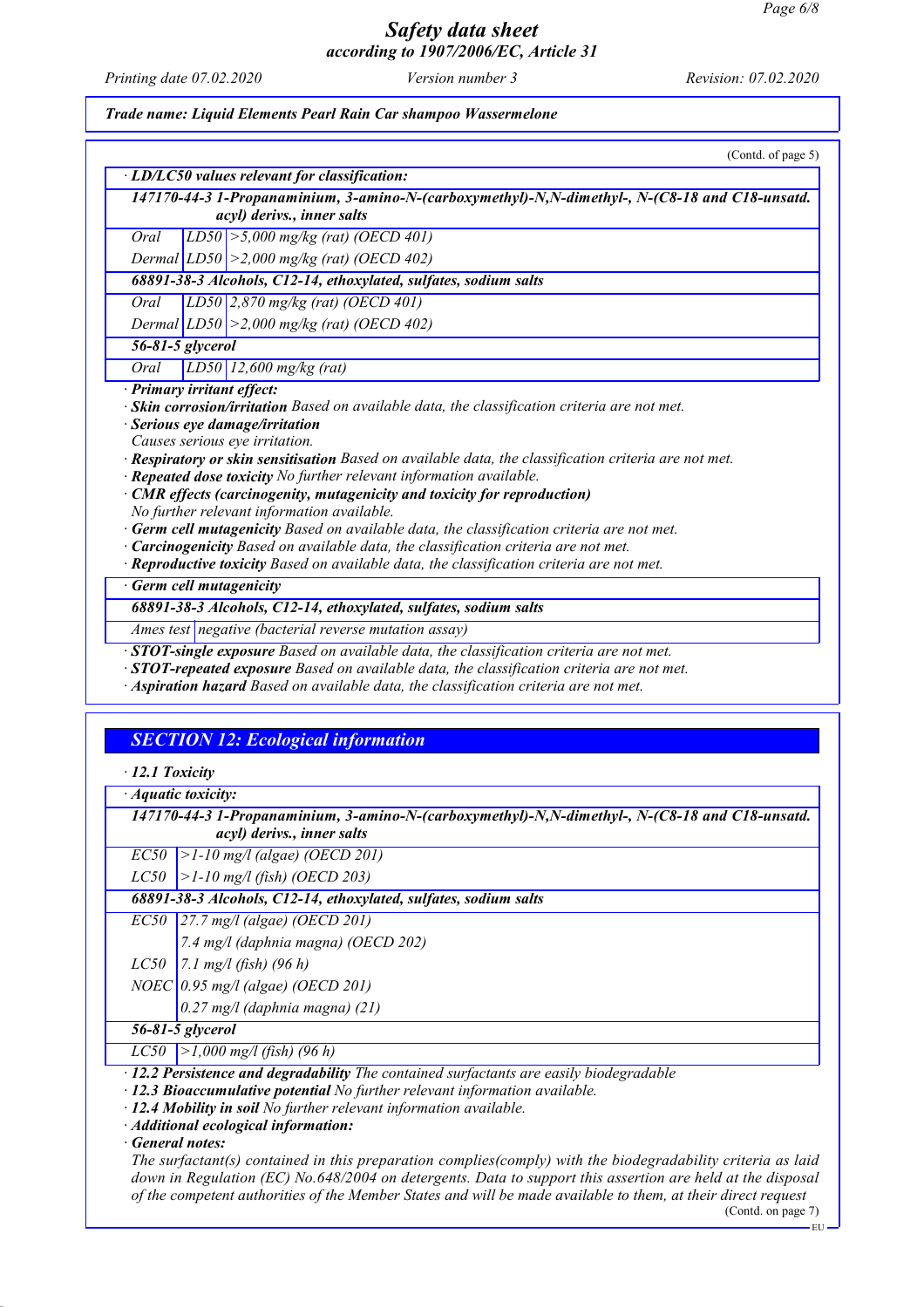*Printing date 07.02.2020 Version number 3 Revision: 07.02.2020*

### *Trade name: Liquid Elements Pearl Rain Car shampoo Wassermelone*

(Contd. of page 6)

*or at the request of a detergent manufacturer.*

*Do not allow undiluted product or large quantities of it to reach ground water, water course or sewage system.*

*· 12.5 Results of PBT and vPvB assessment*

*· PBT: Not applicable.*

*· vPvB: Not applicable.*

*· 12.6 Other adverse effects No further relevant information available.*

### *SECTION 13: Disposal considerations*

*· 13.1 Waste treatment methods*

*· Recommendation Dispose of in accordance with all applicable local and national regulations.*

*· European waste catalogue*

*20 01 30 detergents other than those mentioned in 20 01 29*

*15 01 02 plastic packaging*

*· Uncleaned packaging:*

*· Recommendation:*

*Dispose of in accordance with all applicable local and national regulations. Non contaminated packagings may be recycled.*

*· Recommended cleansing agents: Water, if necessary together with cleansing agents.*

### *SECTION 14: Transport information*

| $\cdot$ 14.1 UN-Number                                               |  |
|----------------------------------------------------------------------|--|
| ADR, ADN, IMDG, IATA<br>Void                                         |  |
| $\cdot$ 14.2 UN proper shipping name<br>ADR, ADN, IMDG, IATA<br>Void |  |
| $\cdot$ 14.3 Transport hazard class(es)                              |  |
| ADR, ADN, IMDG, IATA                                                 |  |
| Void<br>$\cdot$ Class                                                |  |
| $\cdot$ 14.4 Packing group                                           |  |
| ADR, IMDG, IATA<br>Void                                              |  |
| $\cdot$ 14.5 Environmental hazards:                                  |  |
| No<br>· Marine pollutant:                                            |  |
| Not applicable.<br>$\cdot$ 14.6 Special precautions for user         |  |
| $\cdot$ 14.7 Transport in bulk according to Annex II of              |  |
| <b>Marpol and the IBC Code</b><br>Not applicable.                    |  |
| Void<br>· UN "Model Regulation":                                     |  |

### *SECTION 15: Regulatory information*

*· 15.1 Safety, health and environmental regulations/legislation specific for the substance or mixture*

*· Directive 2012/18/EU*

*· Named dangerous substances - ANNEX I None of the ingredients is listed.*

*· National regulations:*

*· Information about limitation of use:*

*Employment restrictions concerning juveniles must be observed.*

*Employment restrictions concerning pregnant and lactating women must be observed, if applicable.*

(Contd. on page 8)

EU